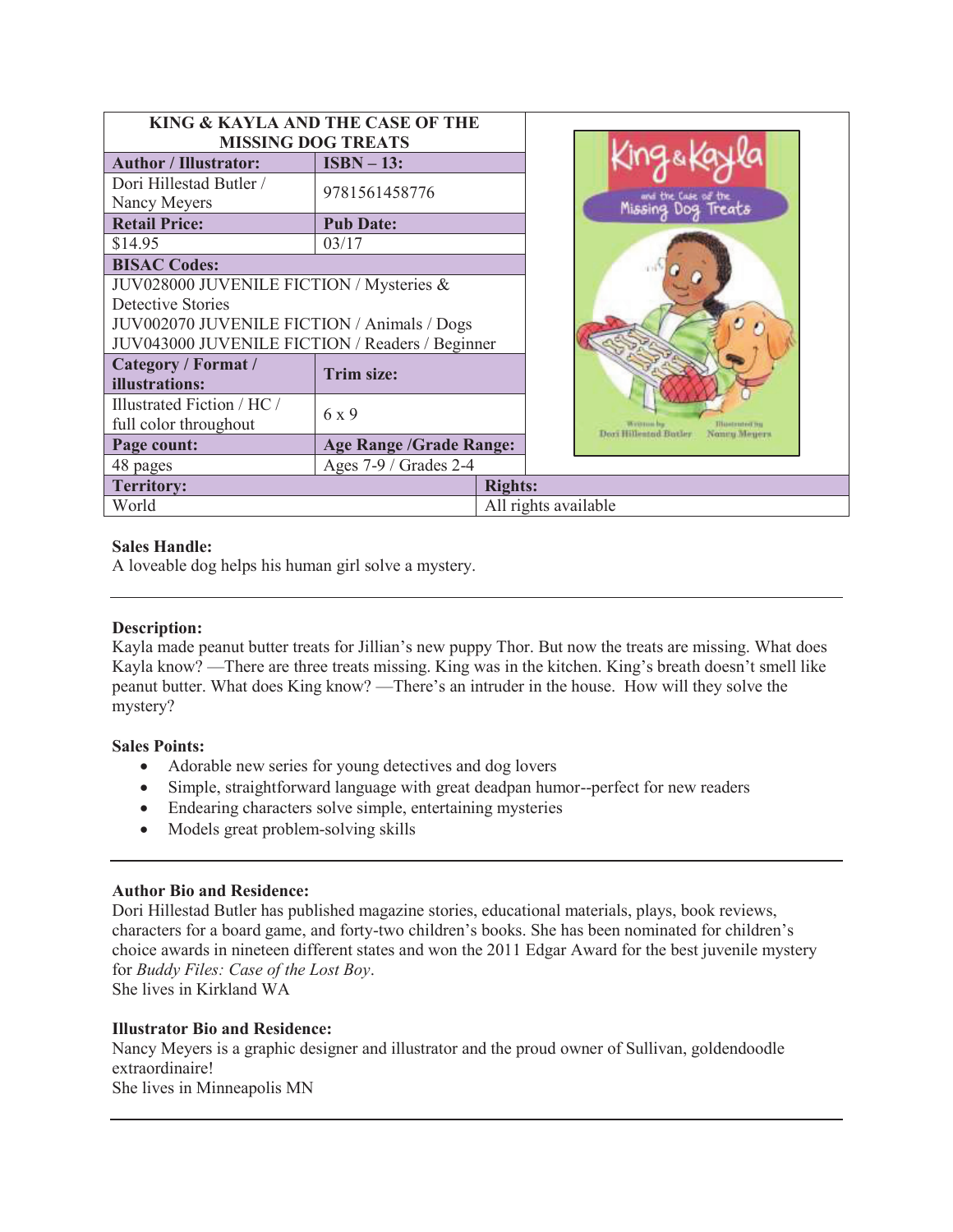## **Sales Comps:**

| <b>Title</b>                     | <b>ISBN</b>   | <b>Publisher</b> | Pub date  | <b>Price</b> |
|----------------------------------|---------------|------------------|-----------|--------------|
| Detective Gordon: The First Case | 9781927271490 | Gecko Press      | 3/1/2015  | \$16.99      |
| Cam Jansen and the Spaghetti Max | 9780670012602 | Viking Books for | 10/3/2013 | \$14.99      |
| <i>Mystery</i>                   |               | Young Readers    |           |              |
| <i>Operation Bunny: Book One</i> | 9780805098921 | Henry Holt & Co. | 2/11/2014 | \$12.99      |

#### **Author's previous books:**

| <b>Title</b>                      | <b>ISBN</b>   | <b>Publisher</b> | Pub date  | <b>Price</b> |
|-----------------------------------|---------------|------------------|-----------|--------------|
| Buddy Files: The Case of the Lost | 9780807509104 | Albert Whitman   | 3/1/2010  | \$14.99      |
| <i>Boy (Book 1)</i> HC            |               |                  |           |              |
| Do You Know The Monkey Man?       | 9781561453405 | Peachtree        | 3/18/2005 | \$15.95      |
| The Buddy Files: The Case of the  | 9780807509128 | Albert Whitman   | 3/1/2010  | \$14.99      |
| Missing Family (Book 3) HC        |               |                  |           |              |

## **Marketing and Publicity:**

- · Feature at trade shows: NCTE 2016, ALA Midwinter, TLA, BEA, ALA, ILA, NCTE 2017
- · Special mailing to booksellers and influencers
- Advance Access e-mailing
- Book trailer
- Postcard
- · Series flyer/catalog page feature
- · Social media campaign around code deciphering/mystery solving
- · Pitch reviews to daily newspapers including *The New York Times, Seattle Times, Seattle Post-Intelligencer, The Wall Street Journal*
- ·

## **Cover & Interior:**

http://peachtree-online.com/staff/seasonal/pdfs/KingandKaylaandtheCaseoftheMDT.pdf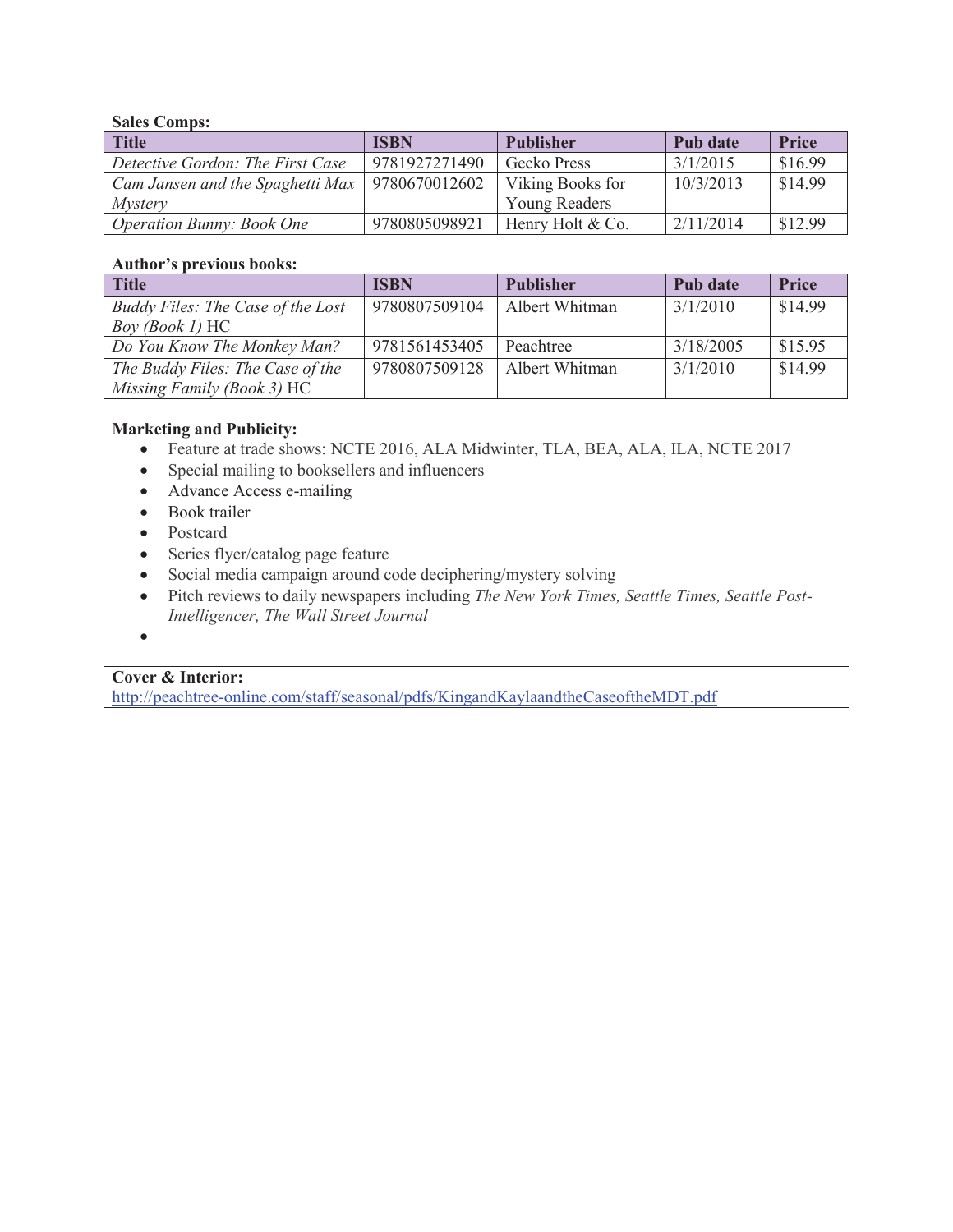